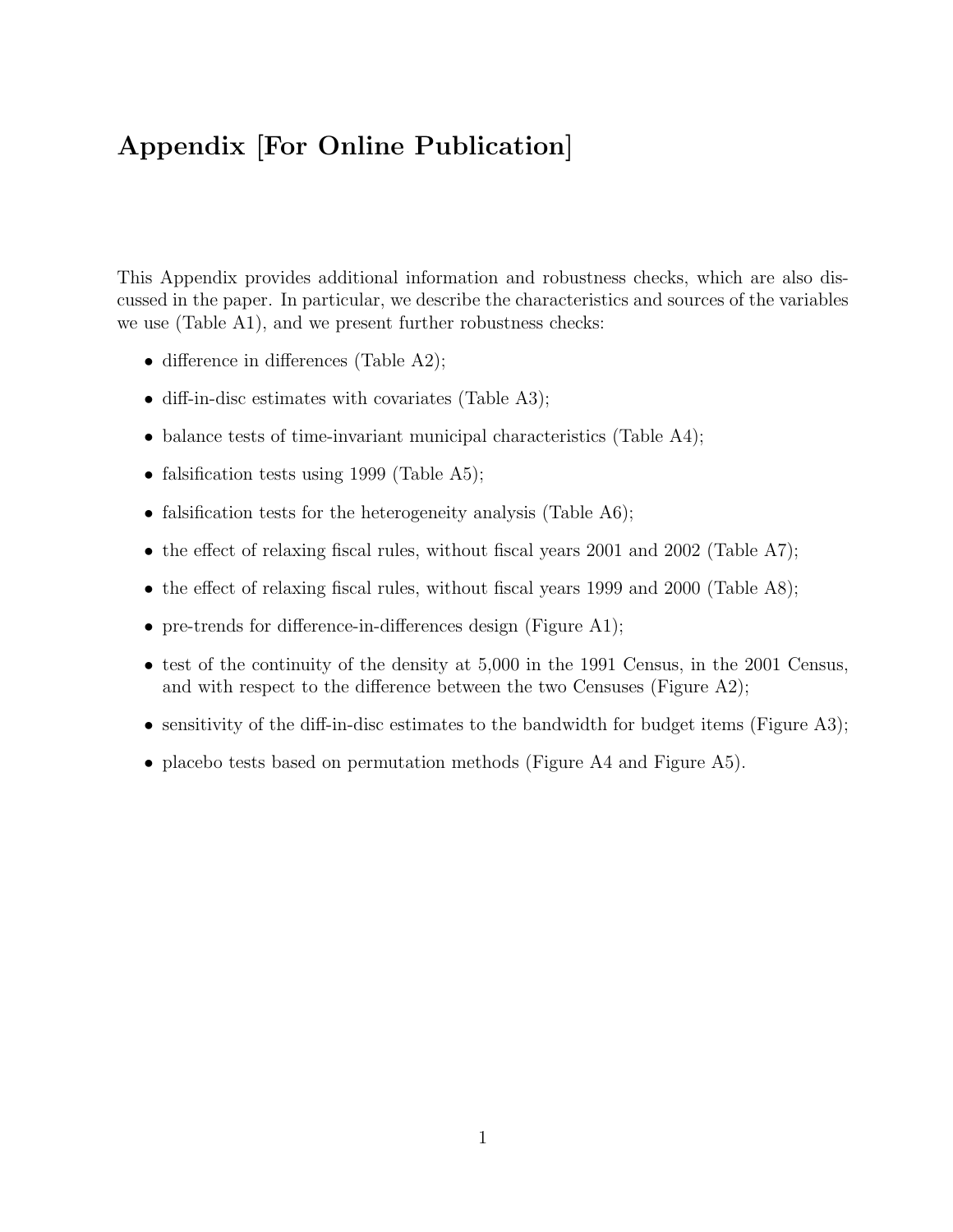| Variable             | Definition and measure                                                                                                                                                                                                         | Available<br>from-to | Source                                                                                            |
|----------------------|--------------------------------------------------------------------------------------------------------------------------------------------------------------------------------------------------------------------------------|----------------------|---------------------------------------------------------------------------------------------------|
| Define it            | Expenditure minus revenues<br>Per-resident; 2009 Euros                                                                                                                                                                         | 1997-2004            | Financial reports, authors' calculations<br>呂                                                     |
| Fiscal gap           | (net of central transfers and debt service)<br>Expenditure minus revenues<br>Per-resident; 2009 Euros                                                                                                                          | 1998-2004            | Financial reports, authors' calculations<br>IMI                                                   |
| Current outlays      | Total current expenditure<br>Per-resident; 2009 Euros                                                                                                                                                                          | 1998-2004            | Financial reports, Quadro 4<br>IMI                                                                |
| Capital outlays      | Total capital expenditure<br>Per-resident; 2009 Euros                                                                                                                                                                          | 1998-2004            | Financial reports, $Quadro5$<br>$\mathbb N$                                                       |
| Debt service         | payments on outstanding debt<br>Per-resident; 2009 Euros<br>Interest                                                                                                                                                           | 1998-2004            | Financial reports, Quadro 4<br>IMI                                                                |
| Taxes                | Per-resident; 2009 Euros<br>Total tax revenues                                                                                                                                                                                 | 1997-2004            | Financial reports, $Quadro$ 2<br>$\mathbb N$                                                      |
| Fees & tariffs       | Total revenues from fees and tariffs<br>Per-resident; 2009 Euros                                                                                                                                                               | 1997-2004            | Financial reports, $Quadro$ 2<br>$\mathbb N$                                                      |
| Central transfers    | Total transfers by the central state<br>Per-resident; 2009 Euros                                                                                                                                                               | 1997-2004            | Financial reports, $Quadro$ 2<br>$\mathbb N$                                                      |
| Other revenues       | Per-resident; 2009 Euros<br>category<br>Residual                                                                                                                                                                               | 1997-2004            | Financial reports, authors' calculations<br>$\mathbb N$                                           |
| Real estate tax rate | From 0.004 to 0.007 of the home value<br>rate on real estate<br>The tax                                                                                                                                                        | 1997-2004            | IFEL-ANCI                                                                                         |
| Income tax surcharge | Up to 0.6% of the taxable income<br>Municipal income tax surcharge                                                                                                                                                             | 1999-2004            | ME-DF                                                                                             |
|                      | Notes: IMI stands for Italian Ministry of the Interior; IFEL-ANCI stands for Institute for the Local Finance an Italian Association of Municipalities; ME-DF stands for Italian Ministry of the Economy, Department of Finance |                      | of the Interior; IFEL-ANCI stands for Institute for the Local Finance and Economy of the National |

Table A1: Variables' description and sources Table A1: Variables' description and sources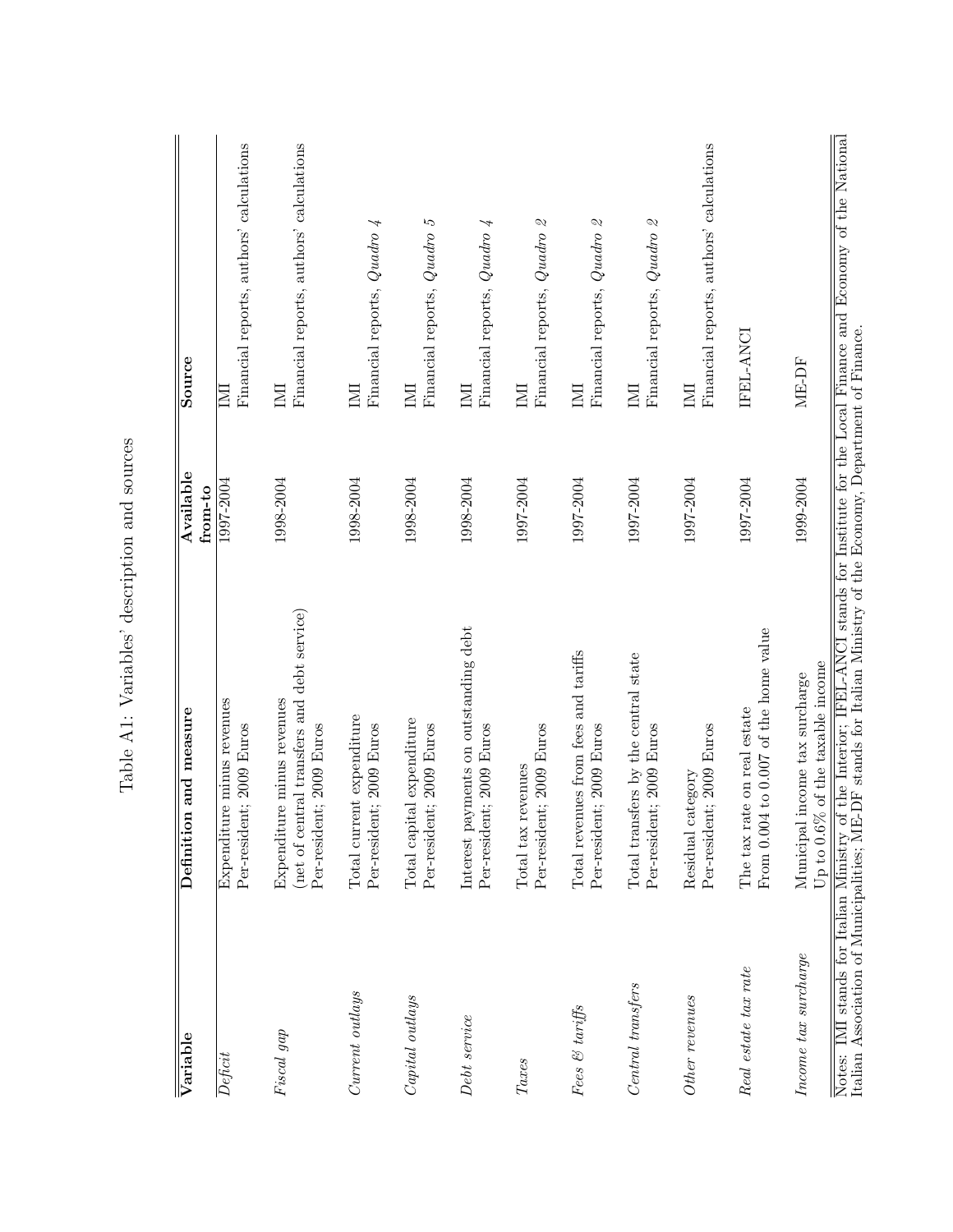| Variable             | Definition and Measure                                                                  | Available<br>from-to | Source                                          |
|----------------------|-----------------------------------------------------------------------------------------|----------------------|-------------------------------------------------|
| $Census$ population  | ion of the municipality<br>Census populat                                               | 1991 and 2001        | ISTAT                                           |
| Young cohorts        | Ratio of residents aged 0-14 over resident population<br>Fraction at municipality level | 1998-2004            | <b>ISTAT</b>                                    |
| Speed of public good | Paid over committed current expenditures<br>Fraction at municipality level              | 1999-2004            | Financial reports, authors' calculations<br>IMI |
| Area size            | size<br>Municipal area<br>$\ln \mathrm{km}^2$                                           | 1999-2004            | INI                                             |
| Sea level            | Municipal sea level<br>In meters                                                        | 1999-2004            | INI                                             |
| Taxable income       | Municipal taxable income mean<br>Per-resident; 2009 Euros                               | 1999-2004            | ME-DF                                           |
| Female Mayor         | Equal to 1 if the mayor in office is a woman<br>Dummy variable                          | 1999-2004            | Register of local politicians<br>$\mathbb N$    |
| Mayor's age          | Age of the mayor<br>Number of years                                                     | 1999-2004            | Register of local politicians<br>$\mathbb N$    |
| Mayor's schooling    | Years of choosing of the mayor in office<br>Number of years                             | 1999-2004            | Register of local politicians<br>$\mathbb N$    |
| Mayor's tenure       | Experience of the mayor in office<br>Number of mandates                                 | 1999-2004            | Register of local politicians<br>IMI            |
| Term limit           | Equal to 1 if the mayor in office faces term limit<br>Dummy variable                    | 1999-2004            | Register of local politicians<br>$\mathbb N$    |

Table A1: Variables' description and sources ( $\operatorname{cont}^{\wr}\operatorname{d}$ Table A1: Variables' description and sources (cont'd)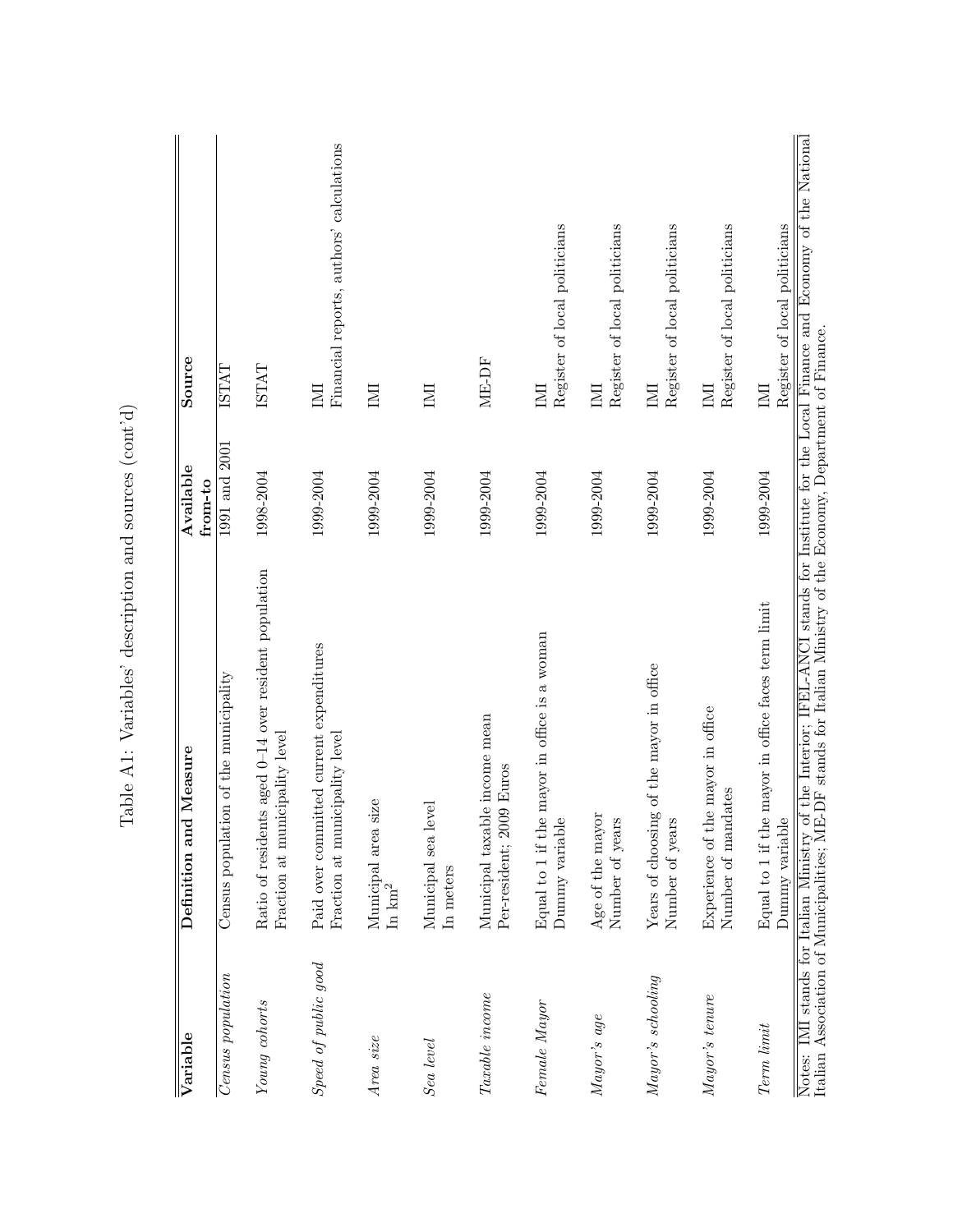|                           | Deficit  | Fiscal      | Current     | Capital     | Debt           |
|---------------------------|----------|-------------|-------------|-------------|----------------|
|                           |          | Gap         | Outlays     | Outlays     | <b>Service</b> |
| Difference in Differences | $5.279*$ | $16.669***$ | $33.974***$ | $84.534***$ | 0.431          |
|                           | (2.699)  | (3.384)     | (3.650)     | (26.497)    | (0.308)        |
| Year Fixed Effect         | Yes      | <b>Yes</b>  | Yes         | Yes         | Yes            |
| Obs.                      | 6,300    | 6,300       | 6,300       | 6,300       | 6,300          |
| Municipalities            | 1,050    | 1,050       | 1,050       | 1,050       | 1,050          |

## Table A2: Difference-in-differences estimates

## Panel B: Revenues and Tax Instruments

|                           | <b>Taxes</b>           | Fees&<br>tariffs      | Central<br><b>Transfers</b> | Other<br>Revenues        | Real estate<br>tax rate | Income tax<br>surcharge |
|---------------------------|------------------------|-----------------------|-----------------------------|--------------------------|-------------------------|-------------------------|
| Difference in Differences | $-8.472***$<br>(1.936) | $4.369***$<br>(0.846) | $11.822***$<br>(2.148)      | $105.941***$<br>(26.685) | $-0.001$<br>(0.002)     | 0.004<br>(0.004)        |
| Year Fixed Effect         | Yes                    | Yes                   | Yes                         | Yes                      | Yes                     | Yes                     |
| Obs.                      | 6,300                  | 6,300                 | 6,300                       | 6,300                    | 6,300                   | 4,588                   |
| Municipalities            | 1,050                  | 1,050                 | 1,050                       | 1,050                    | 1,050                   | 828                     |

Notes. Municipalities between 3,500 and 7,000 inhabitants; budget years between 1999 and 2004. Differences in differences estimates of the impact of introducing fiscal rules on policy outcomes below 5,000 after 1999. All policy outcomes are per capita and in 2009 Euros. Significance at the 10% level is represented by \*, at the 5% level by \*\*, and at the 1% level by \*\*\*.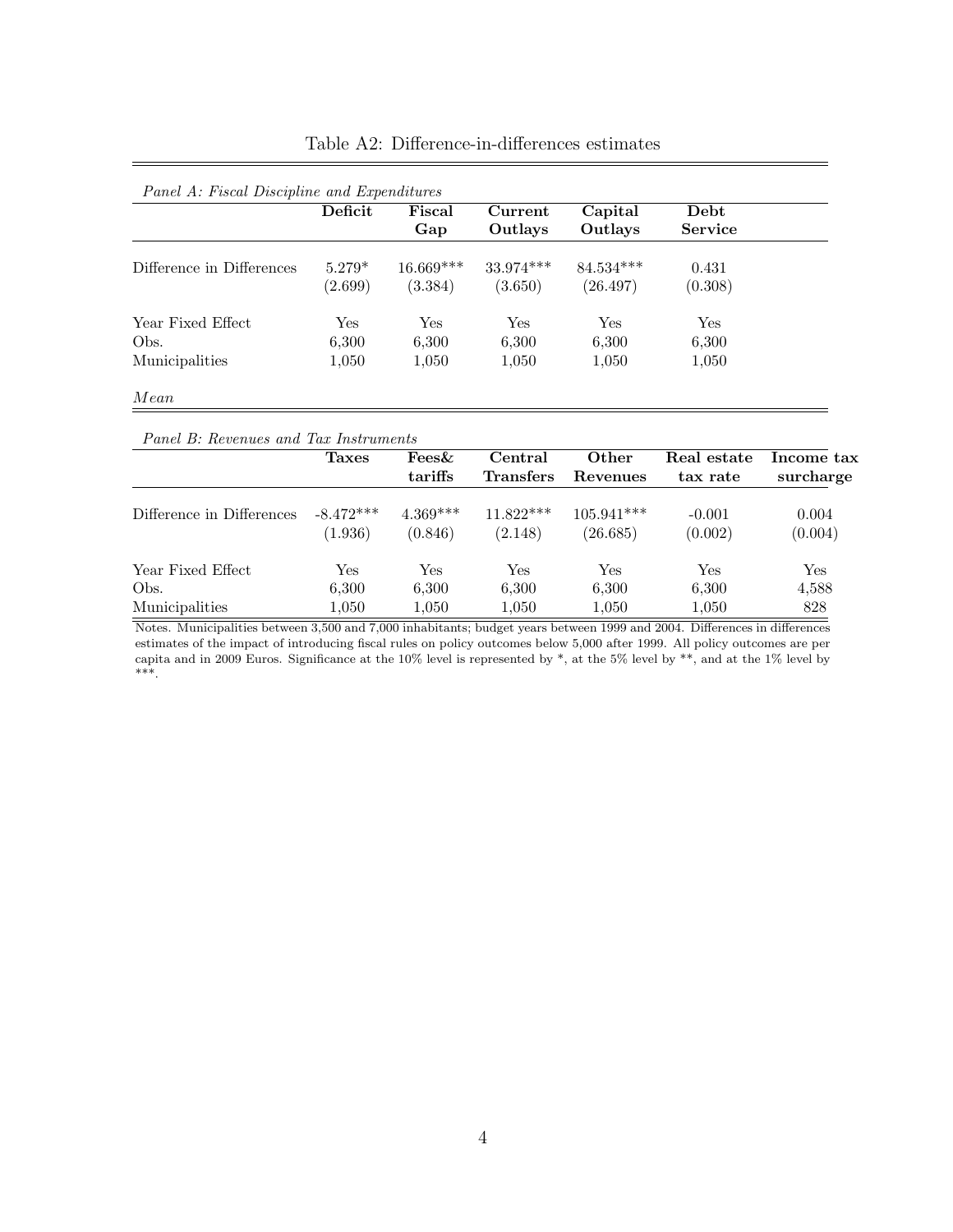|                          | Deficit    | Fiscal      | Current   | Capital  | Debt           |  |
|--------------------------|------------|-------------|-----------|----------|----------------|--|
|                          |            | Gap         | Outlays   | Outlays  | <b>Service</b> |  |
| Calonico et al. $(2014)$ | $16.871**$ | 68.857***   | $-68.088$ | 83.495   | $-3.746$       |  |
|                          | (7.456)    | (26.122)    | (55.204)  | (89.561) | (7.379)        |  |
| $\hbar$                  | 600        | 513         | 443       | 427      | 404            |  |
| Obs.                     | 2,414      | 2,136       | 1,828     | 1,724    | 1,646          |  |
| Cross Validation         | $9.473**$  | $48.296***$ | $-9.246$  | 31.130   | $-1.275$       |  |
|                          | (4.140)    | (18.592)    | (28.486)  | (75.384) | (3.028)        |  |
| h                        | 1498       | 833         | 979       | 944      | 1202           |  |
| Obs.                     | 5,858      | 3.438       | 4,112     | 3.974    | 4,908          |  |
| Mean                     | 13.393     | 190.757     | 489.515   | 475.815  | 29.651         |  |

Table A3: The effect of relaxing fiscal rules, estimates with covariates

Panel B: Revenues and Tax Instruments

|                          | <b>Taxes</b> | Fees&    | Central          | Other     | Real estate | Income tax |
|--------------------------|--------------|----------|------------------|-----------|-------------|------------|
|                          |              | tariffs  | <b>Transfers</b> | Revenues  | tax rate    | surcharge  |
| Calonico et al. $(2014)$ | $-78.018***$ | $-6.598$ | $43.093**$       | $-56.989$ | $-0.051**$  | $-0.061$   |
|                          | (29.298)     | (9.517)  | (21.334)         | (102.313) | (0.026)     | (0.041)    |
| $\boldsymbol{h}$         | 378          | 505      | 564              | 399       | 435         | 441        |
| Obs.                     | 1,536        | 2,104    | 2,286            | 1,622     | 1,782       | 1,310      |
| Cross Validation         | $-42.825**$  | $-0.960$ | $33.136**$       | $-30.224$ | $-0.027*$   | $-0.040$   |
|                          | (18.377)     | (6.799)  | (16.425)         | (55.204)  | (0.016)     | (0.026)    |
| $\hbar$                  | 684          | 795      | 833              | 1498      | 907         | 871        |
| Obs.                     | 2,810        | 3,238    | 3,438            | 5,858     | 3,806       | 2,594      |
| Mean                     | 184.811      | 57.836   | 131.026          | 531.925   | 0.581       | 0.309      |

Notes. Municipalities between 3,500 and 7,000 inhabitants; budget years between 1999 and 2004. Diff-in-disc estimates of the impact of relaxing fiscal rules on policy outcomes and tax instruments below 5,000 after 2001. Covariates are: dummies for north west, north east, and south (reference category: center), municipal sea level, and municipal area. Estimation method: Local Linear Regression with two optimal bandwidth  $h$ , as in equation  $(??)$ . The optimal bandwidth h is estimated either following Calonico, Cattaneo, and Titiunik (2014a, 2014b), or implementing the cross-validation algorithm proposed by Ludwig and Miller (2007). All policy outcomes are per capita and in 2009 Euros. Significance at the 10% level is represented by  $*$ , at the 5% level by  $**$ , and at the 1% level by  $***$ .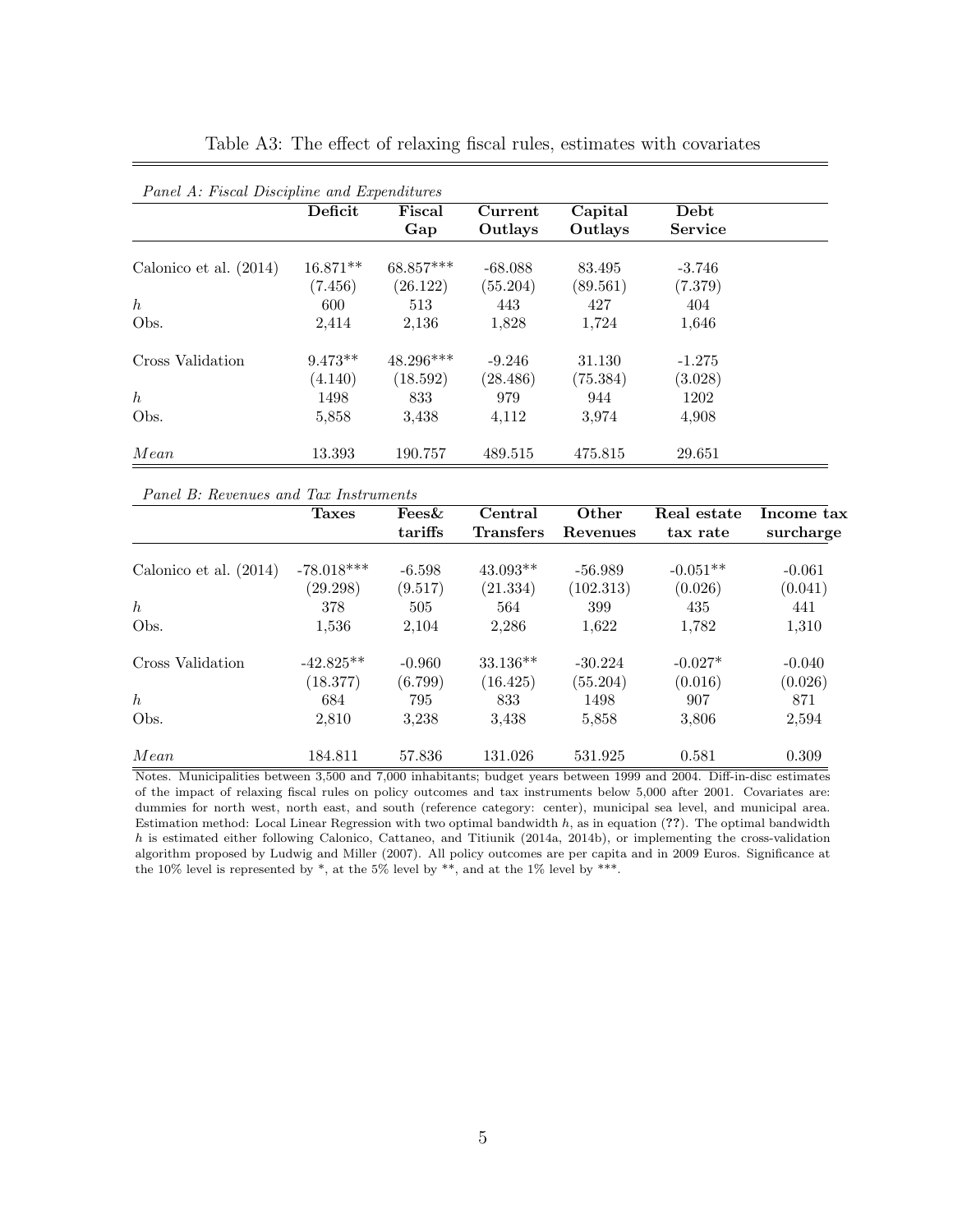|                          | North-West | North-East | Center   | South     | Area size | Sea level |
|--------------------------|------------|------------|----------|-----------|-----------|-----------|
|                          |            |            |          |           |           |           |
| Calonico et al. $(2014)$ | $0.163*$   | $-0.048$   | $-0.068$ | $-0.032$  | 1.526     | 33.4798   |
|                          | (0.087)    | (0.075)    | (0.080)  | (0.074)   | (8.051)   | (31.429)  |
| $\hbar$                  | 447        | 442        | 518      | 450       | 563       | 336       |
| Obs.                     | 1,350      | 1,908      | 2,190    | 1,920     | 2,340     | 1,482     |
| Cross Validation         | 0.115      | 0.009      | $-0.074$ | $-0.094*$ | 3.261     | 5.542     |
|                          | (0.102)    | (0.070)    | (0.056)  | (0.048)   | (9.703)   | (26.588)  |
| $\hbar$                  | 307        | 529        | 1,311    | 1,050     | 419       | 753       |
| Obs.                     | 1,350      | 2,220      | 5,430    | 4,494     | 1,812     | 3,168     |

Table A4: Balance tests of time-invariant characteristics

Notes. Municipalities between 3,500 and 7,000 inhabitants. Diff-in-disc estimates. Estimation method: Local Linear Regression with two optimal bandwidth  $h$ , as in equation (??). The optimal bandwidth  $h$  is estimated either following Calonico, Cattaneo, and Titiunik (2014a, 2014b), or implementing the cross-validation algorithm proposed by Ludwig and Miller (2007). Robust standard errors clustered at the municipality level are in parentheses. Significance at the 10% level is represented by \*, at the  $5\%$  level by \*\*, and at the  $1\%$  level by \*\*\*.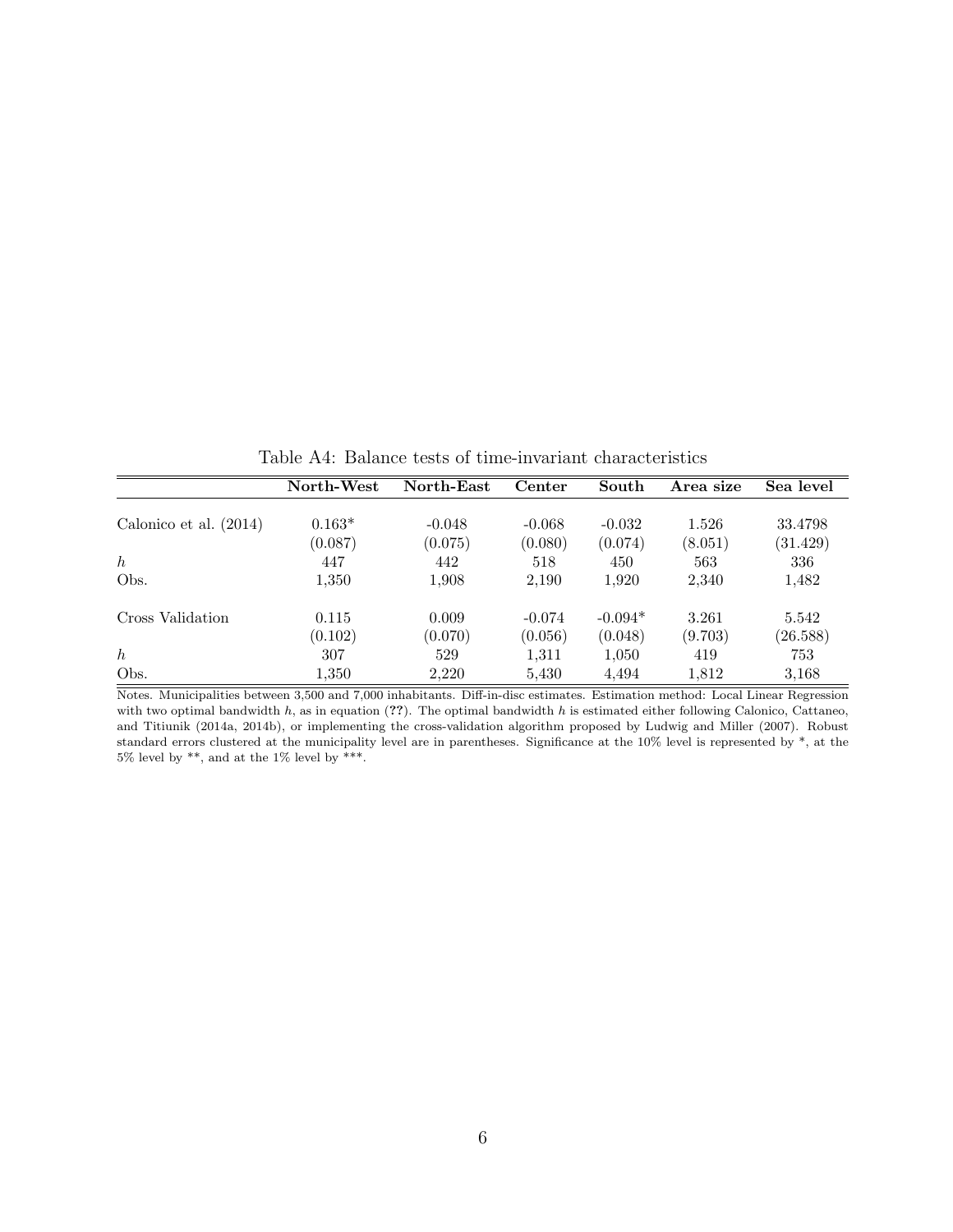|                          | Deficit | Fiscal   | Current  | Capital   | Debt           |
|--------------------------|---------|----------|----------|-----------|----------------|
|                          |         | Gap      | Outlays  | Outlays   | <b>Service</b> |
| Calonico et al. $(2014)$ | 3.587   | 8.878    | $-0.346$ | $-1.433$  | 0.433          |
|                          | (7.105) | (11.016) | (9.863)  | (59.782)  | (1.341)        |
| $\boldsymbol{h}$         | 576     | 537      | 317      | 368       | 372            |
| Obs.                     | 1,420   | 987      | 621      | 726       | 735            |
| Cross Validation         | 2.640   | 0.433    | $-2.325$ | $-34.087$ | $-0.683$       |
|                          | (5.120) | (7.558)  | (9.959)  | (36.921)  | (0.882)        |
| $\hbar$                  | 1,498   | 1,132    | 401      | 944       | 1,022          |
| Obs.                     | 3,816   | 2,178    | 774      | 3,974     | 1.968          |
| Mean                     | 13.393  | 190.757  | 489.515  | 475.815   | 29.651         |

Table A5: Falsification test in 1999

Panel B: Revenues and Tax Instruments

|                          | <b>Taxes</b> | Fees&    | Central          | Other     | Real estate |
|--------------------------|--------------|----------|------------------|-----------|-------------|
|                          |              | tariffs  | <b>Transfers</b> | Revenues  | tax rate    |
|                          |              |          |                  |           |             |
| Calonico et al. $(2014)$ | $-3.581$     | $-0.497$ | $-0.465$         | 10.235    | 0.001       |
|                          | (4.561)      | (3.420)  | (6.196)          | (44.910)  | (0.009)     |
| $\hbar$                  | 334          | 318      | 544              | 310       | 395         |
| Obs.                     | 872          | 828      | 1,336            | 812       | 1,024       |
| Cross Validation         | $-6.709$     | 1.536    | 4.026            | $-10.373$ | 0.004       |
|                          | (5.116)      | (3.174)  | (5.842)          | (30.651)  | (0.006)     |
| $\hbar$                  | 281          | 392      | 833              | 945       | 1,129       |
| Obs.                     | 716          | 1,012    | 2,900            | 2,388     | 2,900       |
| Mean                     | 184.811      | 57.836   | 131.026          | 531.925   | 0.581       |

Notes. Municipalities between 3,500 and 7,000 inhabitants; budget years between 1997 and 2000. Diff-in-disc estimates of the (false) impact of introducing fiscal rules on policy outcomes below 5,000 after 1999 (when no discontinuity was introduced by the DSP; see Table ??). Estimation method: Local Linear Regression with two optimal bandwidth  $h$ , as in equation (??). The optimal bandwidth  $h$  is estimated either following Calonico, Cattaneo, and Titiunik (2014a, 2014b), or implementing the cross-validation algorithm proposed by Ludwig and Miller (2007). All policy outcomes are per capita and in 2009 Euros. The real estate tax rate is in percentage points (the income tax surcharge is not available for this test because it was introduced in 1999). Significance at the 10% level is represented by \*, at the 5% level by \*\*, and at the  $1\%$  level by \*\*\*.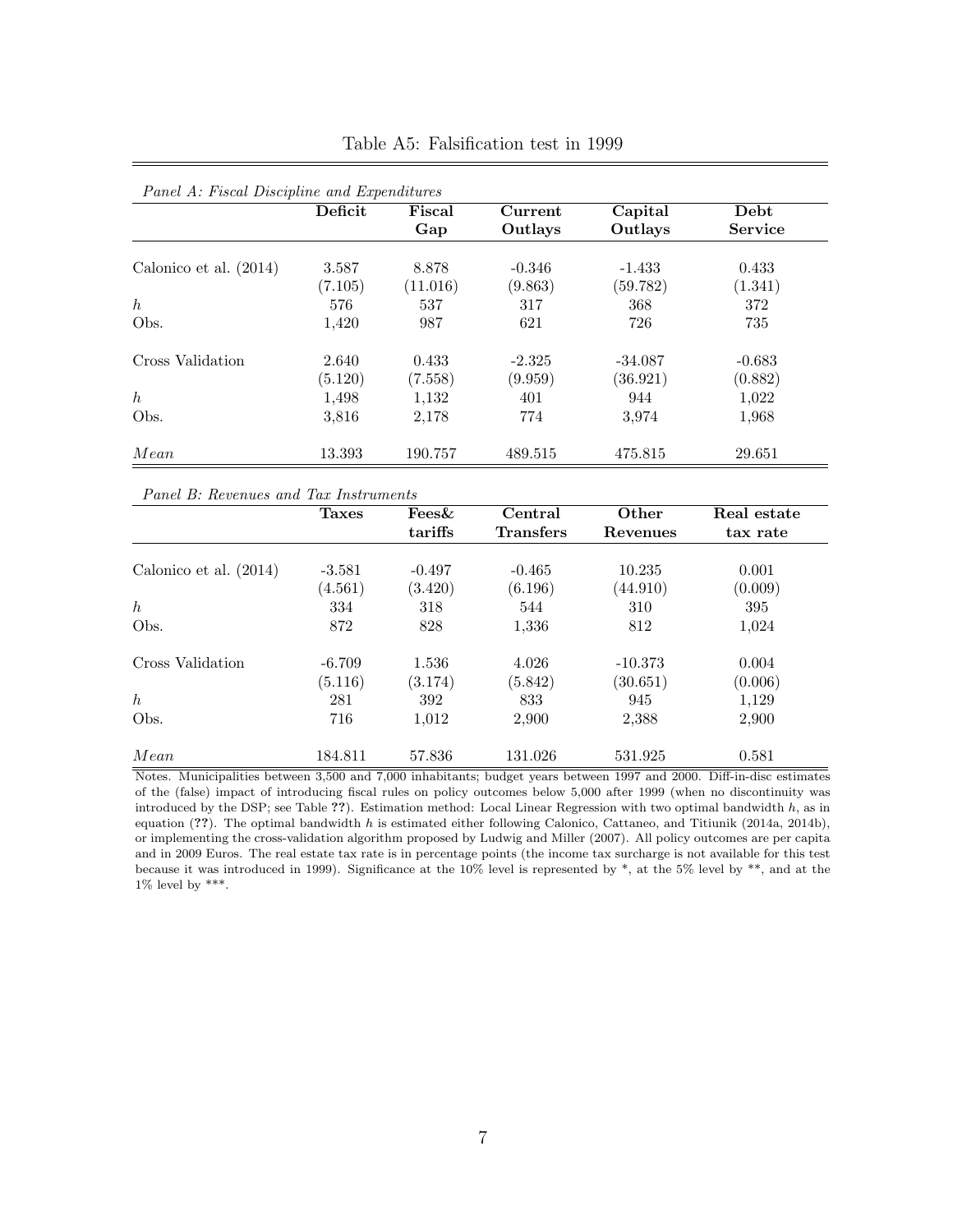|                             | Without covariates |
|-----------------------------|--------------------|
| Treatment*Term Limit        | $-17.448$          |
|                             | (12.860)           |
| Treatment                   | 5.146              |
|                             | (6.810)            |
| Term Limit (Mean)           | 0.441              |
| Treatment*Number of Parties | $-1.630$           |
|                             | (3.331)            |
| Treatment                   | 6.850              |
|                             | (11.070)           |
| Number of Parties (Mean)    |                    |
| Treatment*Young Cohort      | 5.818              |
|                             | (10.070)           |
| Treatment                   | $-1.682$           |
|                             | (7.198)            |
| Young Cohort (Mean)         |                    |
| Treatment*Public Good       | 0.688              |
|                             | (10.383)           |
| Treatment                   | 2.812              |
|                             | (9.275)            |
| Public Good (Mean)          |                    |
| Obs.                        | 4,176              |

Table A6: The political economy of deficit bias– Falsification test

Notes. Municipalities between 3,500 and 7,000 inhabitants; budget years between 1997 and 2000. Diff-in-disc estimates of the (false) impact of introducing fiscal rules on policy outcomes below 5,000 after 1999 (when no discontinuity was introduced by the DSP) in different subsamples (that is, above vs. below median number of parties; binding vs. nonbinding term limit; above vs. below median percentage of young cohorts; above vs. below median speed of public good provision). Estimation method: Local Linear Regression with the optimal bandwidth h is estimated either following Calonico, Cattaneo, and Titiunik (2014a, 2014b). All variables are per capita and in 2009 Euros. Robust standard errors clustered at the municipality level are in parentheses. Significance at the 10% level is represented by \*, at the 5% level by  $**$ , and at the 1% level by  $***$ .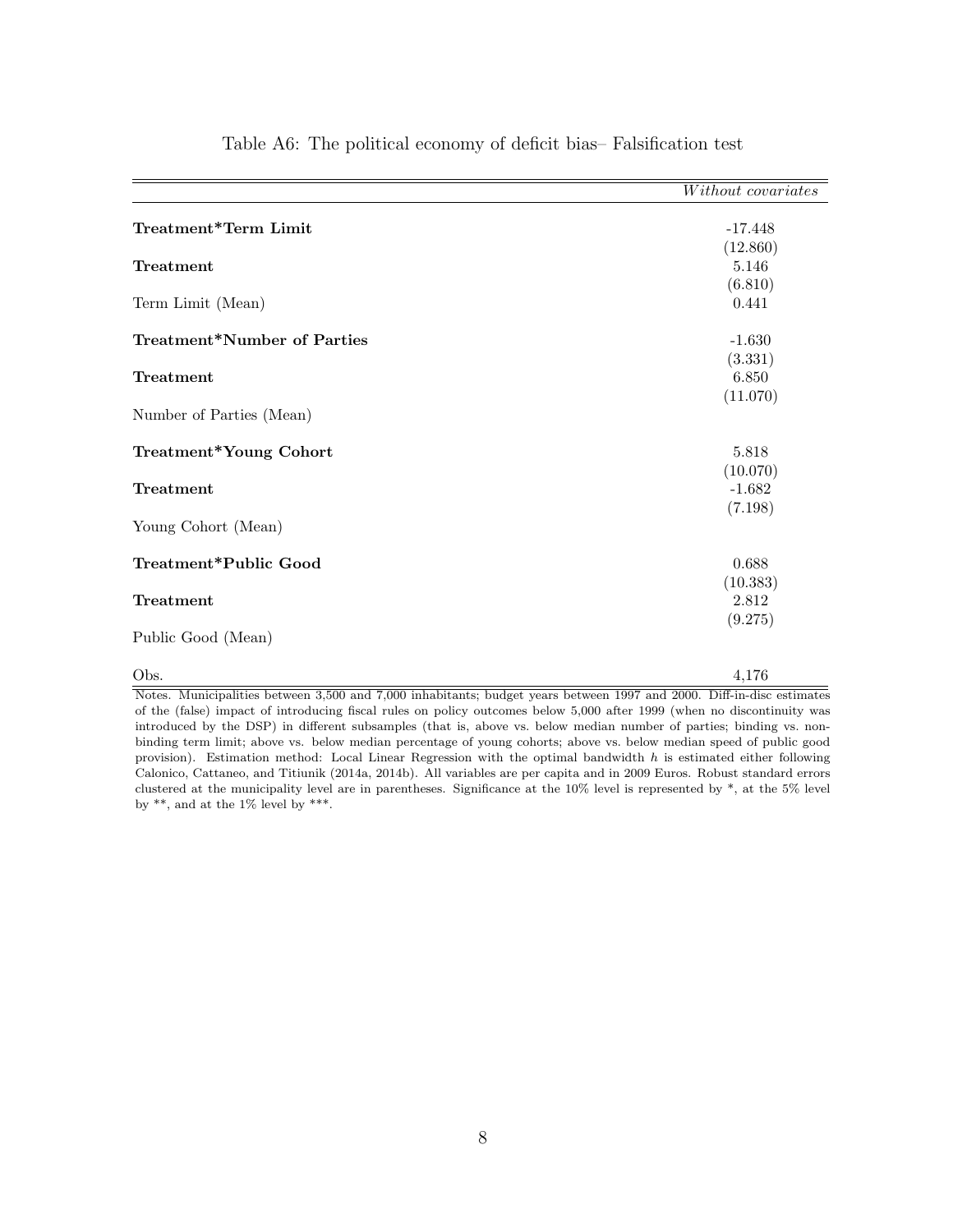| Panel A: Fiscal Discipline and Expenditures | Deficit   | Fiscal     | Current   | Capital   | Debt           |  |
|---------------------------------------------|-----------|------------|-----------|-----------|----------------|--|
|                                             |           | Gap        | Outlays   | Outlays   | <b>Service</b> |  |
| Calonico et al. $(2014)$                    | $29.276*$ | 75.374**   | $-40.012$ | 150.339   | $-3.412$       |  |
|                                             | (14.999)  | (35.012)   | (66.655)  | (111.385) | (8.076)        |  |
| $\hbar$                                     | 572       | 508        | 431       | 427       | 421            |  |
| Obs.                                        | 1,564     | 1,428      | 1,198     | 1,180     | 1,168          |  |
| Cross Validation                            | $13.355*$ | $46.159**$ | $-3.425$  | $-38.664$ | $-2.682$       |  |
|                                             | (7.916)   | (22.787)   | (35.448)  | (58.779)  | (3.616)        |  |
| $\hbar$                                     | 1461      | 1022       | 979       | 1498      | 1239           |  |
| Obs.                                        | 3,902     | 2,876      | 2,760     | 3,974     | 3,418          |  |

Table A7: The effect of relaxing fiscal rules, without fiscal years 2001 and 2002

|                          | <b>Taxes</b> | Fees&    | Central          | Other     | Real estate | Income tax |
|--------------------------|--------------|----------|------------------|-----------|-------------|------------|
|                          |              | tariffs  | <b>Transfers</b> | Revenues  | tax rate    | surcharge  |
| Calonico et al. $(2014)$ | $-71.582**$  | $-3.605$ | 38.450           | 67.108    | $-0.046*$   | $-0.059$   |
|                          | (33.865)     | (11.144) | (28.152)         | (133.387) | (0.025)     | (0.039)    |
| $\hbar$                  | 410          | 511      | 564              | 436       | 441         | 470        |
| Obs.                     | 1.140        | 1,438    | 1.542            | 1,214     | 1,234       | 900        |
| Cross Validation         | $-32.201$    | $-1.542$ | 26.857           | $-68.474$ | $-0.021$    | $-0.045**$ |
|                          | (22.978)     | (7.311)  | (19.820)         | (62.926)  | (0.015)     | (0.021)    |
| h                        | 688          | 942      | 1022             | 1498      | 985         | 1493       |
| Obs.                     | 1,902        | 2,658    | 2,876            | 3,974     | 2,776       | 2,736      |

Notes. Municipalities between 3,500 and 7,000 inhabitants; budget years 1998, 2003, and 2004. Diff-in-disc estimates of the impact of relaxing fiscal rules on policy outcomes and tax instruments below 5,000 after 2001. Estimation method: Local Linear Regression with two optimal bandwidth  $h$ , as in equation (??). The optimal bandwidth  $h$  is estimated either following Calonico, Cattaneo, and Titiunik (2014a, 2014b), or implementing the cross-validation algorithm proposed by Ludwig and Miller (2007). All policy outcomes are per capita and in 2009 Euros. Significance at the 10% level is represented by  $*$ , at the 5% level by  $**$ , and at the 1% level by  $***$ .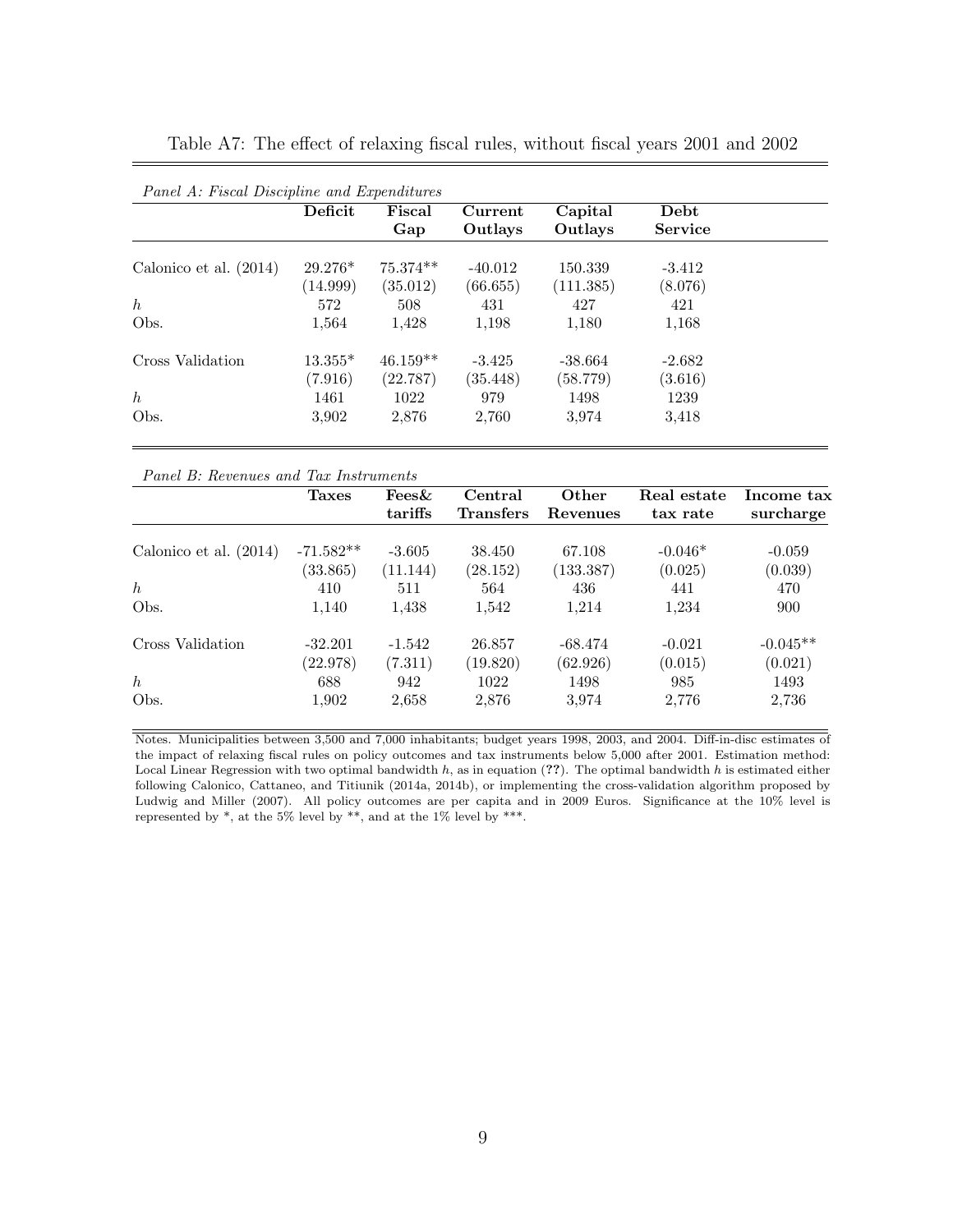|                          | Deficit     | Fiscal      | Current   | Capital   | Debt           |
|--------------------------|-------------|-------------|-----------|-----------|----------------|
|                          |             | Gap         | Outlays   | Outlays   | <b>Service</b> |
| Calonico et al. $(2014)$ | $22.998**$  | $83.552***$ | $-63.760$ | 100.060   | $-2.748$       |
|                          | (8.925)     | (30.518)    | (56.867)  | (104.360) | (8.828)        |
| h                        | 504         | 563         | 510       | 437       | 402            |
| Obs.                     | 1,890       | 1,696       | 1,587     | 1,329     | 1,222          |
| Cross Validation         | $15.644***$ | $68.222***$ | $-41.518$ | $-15.656$ | $-2.503$       |
|                          | (5.512)     | (23.181)    | (28.112)  | (51.076)  | (3.957)        |
| $\hbar$                  | 1497        | 836         | 1497      | 1497      | 1243           |
| Obs.                     | 5,228       | 2,559       | 4,326     | 4,326     | 3,789          |

Table A8: The effect of relaxing fiscal rules, without fiscal years 1999 and 2000

| Panel B: Revenues and Tax Instruments |              |             |                             |                   |                         |                         |  |  |  |  |
|---------------------------------------|--------------|-------------|-----------------------------|-------------------|-------------------------|-------------------------|--|--|--|--|
|                                       | <b>Taxes</b> | Fees&       | Central<br><b>Transfers</b> | Other<br>Revenues | Real estate<br>tax rate | Income tax<br>surcharge |  |  |  |  |
|                                       |              | tariffs     |                             |                   |                         |                         |  |  |  |  |
| Calonico et al. $(2014)$              | $-81.706***$ | 1.984       | $50.781*$                   | $-89.995$         | $-0.041$                | $-0.090**$              |  |  |  |  |
|                                       | (30.295)     | (11.296)    | (29.412)                    | (148.529)         | (0.026)                 | (0.042)                 |  |  |  |  |
| $\boldsymbol{h}$                      | 427          | 518         | 531                         | 275               | 413                     | 440                     |  |  |  |  |
| Obs.                                  | 1,546        | 1,938 1,970 | 1,000                       | 1,508             | 1,164                   |                         |  |  |  |  |
| Cross Validation                      | $-39.133*$   | 3.597       | $57.100**$                  | $-335.604$        | $-0.010$                | $-0.078**$              |  |  |  |  |
|                                       | (21.945)     | (6.729)     | (22.337)                    | (300.929)         | (0.017)                 | (0.034)                 |  |  |  |  |
| $\hbar$                               | 649          | 1202        | 797                         | 1497              | 870                     | 652                     |  |  |  |  |
| Obs.                                  | 2,364        | 4,399       | 2,884                       | 5.227             | 3,228                   | 1,718                   |  |  |  |  |

Notes. Municipalities between 3,500 and 7,000 inhabitants; budget years 1998, 2003, and 2004. Diff-in-disc estimates of the impact of relaxing fiscal rules on policy outcomes and tax instruments below 5,000 after 2001. Estimation method: Local Linear Regression with two optimal bandwidth  $h$ , as in equation (??). The optimal bandwidth  $h$  is estimated either following Calonico, Cattaneo, and Titiunik (2014a, 2014b), or implementing the cross-validation algorithm proposed by Ludwig and Miller (2007). All policy outcomes are per capita and in 2009 Euros. Significance at the 10% level is represented by \*, at the 5% level by \*\*, and at the 1% level by \*\*\*.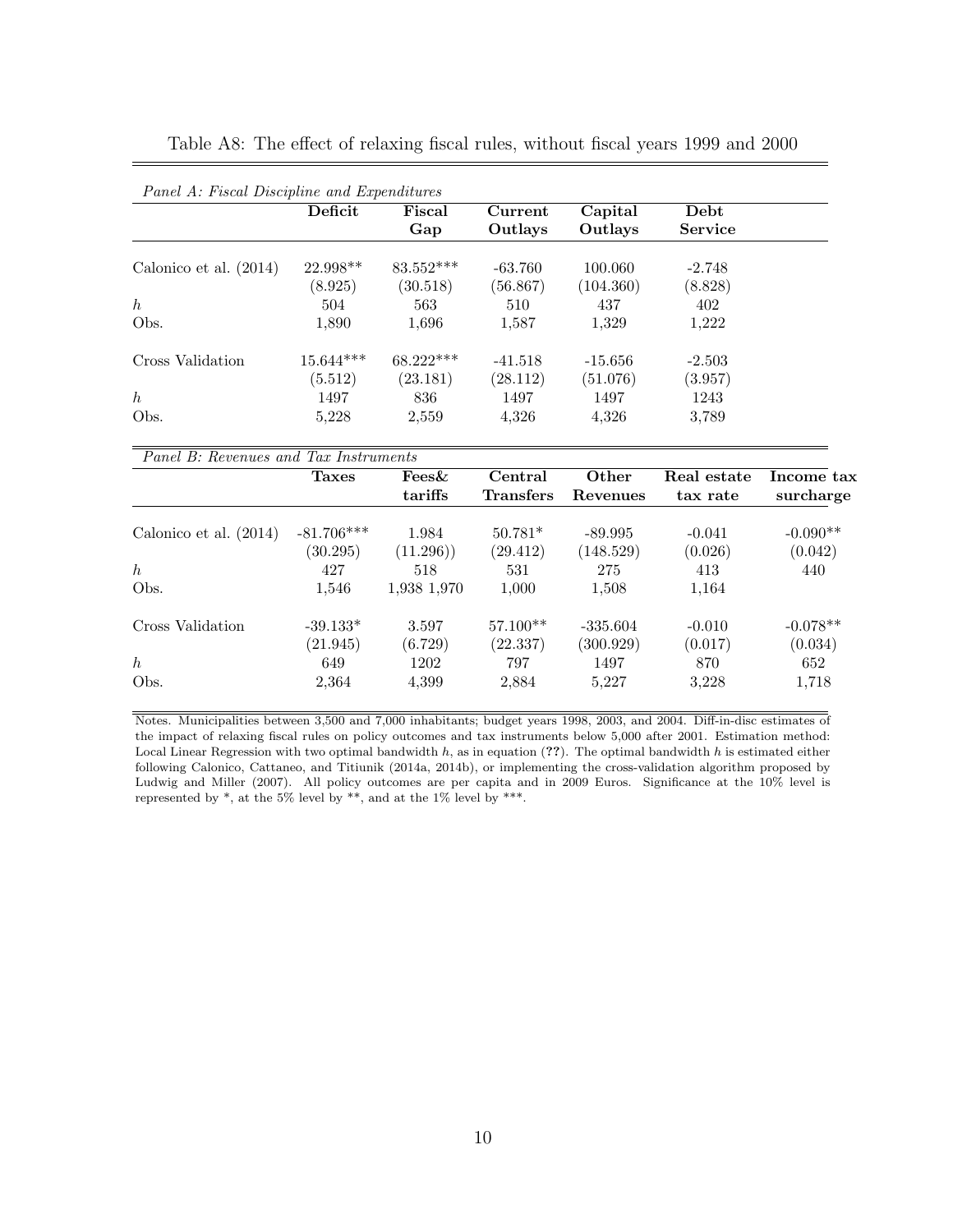

Figure A1: Pre-trends for difference-in-differences design

Notes. The graphs report the coefficients in a difference-in-differences specification, when the treatment defined as being below 5,000 inhabitants for each year. The regression includes town and year fixed effects. For each year, we report the point estimate and the 95% confidence interval. The coefficient on the year 2000 is the omitted category, for which confidence interval is obtained as the mean of the confidence interval in the years 1999 and 2001.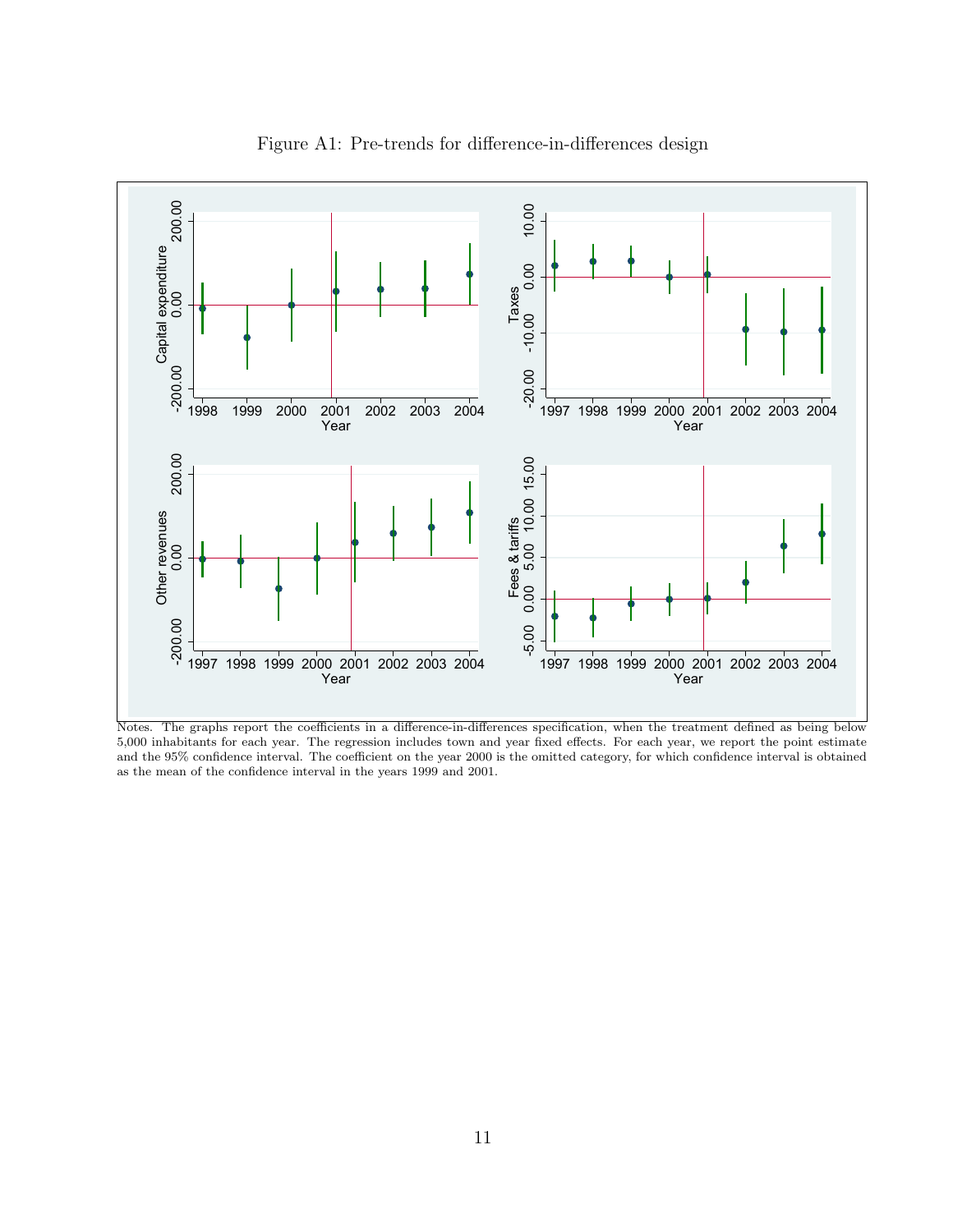



Notes. Test of the continuity at 5,000 of: (i) the difference between the density in the 2001 Census and in the 1991 Census (top graph); (ii) the density in the 2001 Census (bottom left graph); and (iii) the density in the 1991 Census (bottom right graph). The central line is a spline 3<sup>rd</sup>-order polynomial fit in population size; the lateral lines represent the 95% confidence interval. Scatter points are averaged over intervals of 50 inhabitants.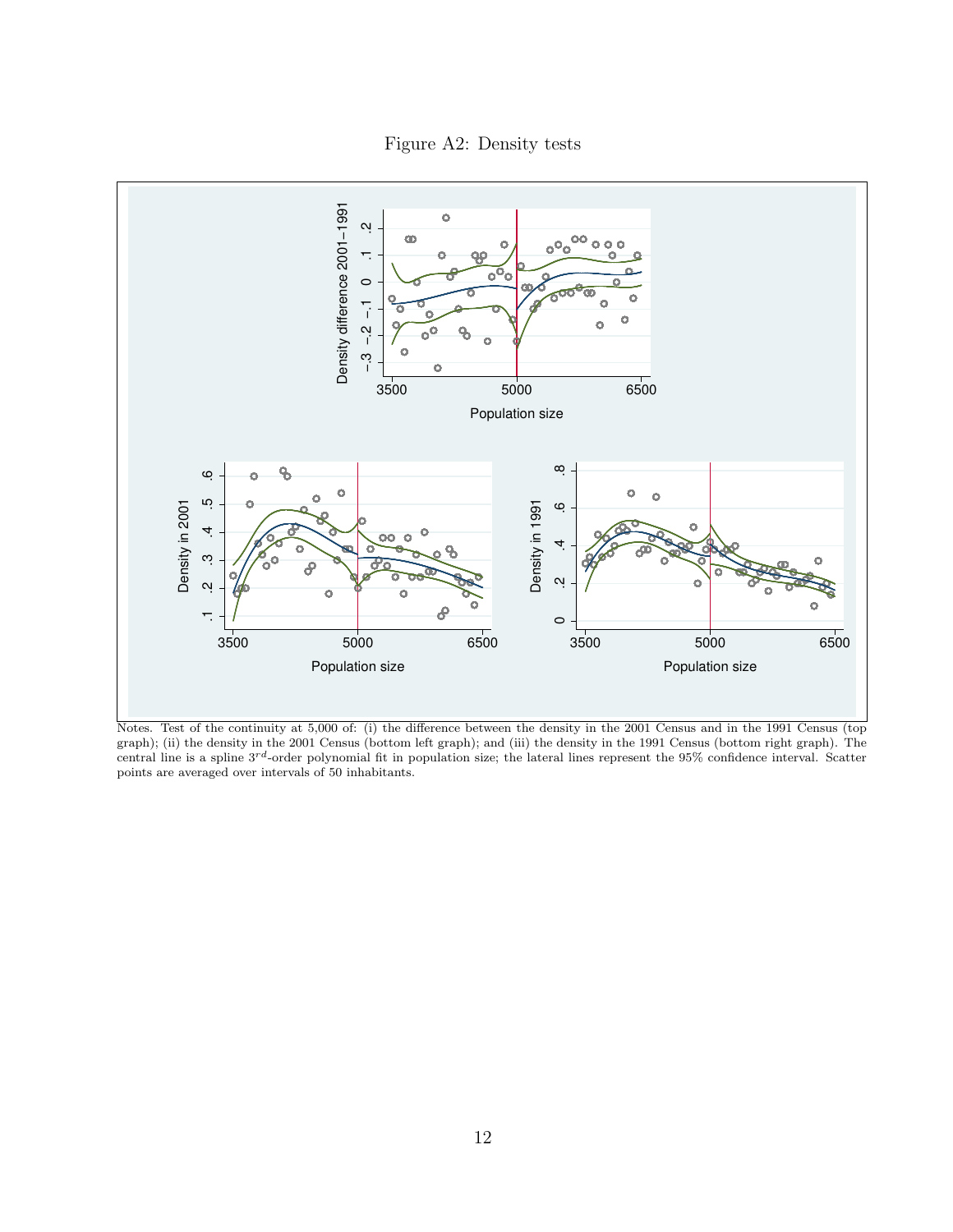

Figure A3: Sensitivity to bandwidth selection

Notes. Difference in discontinuities. Vertical axis: diff-in-disc coefficients. Horizontal axis: bandwidth used to estimate the reported diff-in-disc coefficients.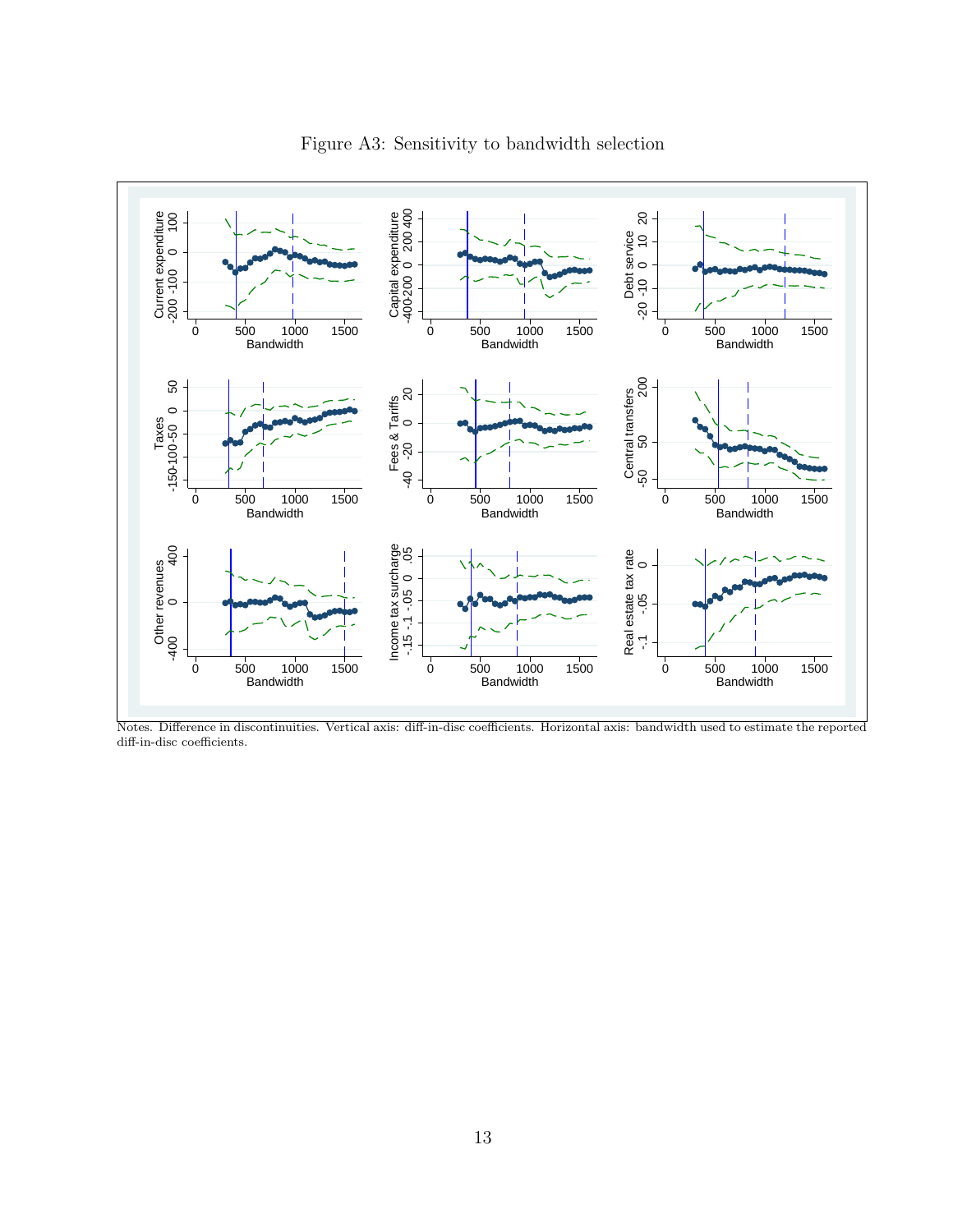

Figure A4: Placebo tests for deficit

Notes. Placebo tests based on permutation methods for deficit. The figure reports the empirical c.d.f. of the normalized point estimates from a set of diff-in-disc estimations at 1,000 false thresholds below and 1,000 false thresholds above the true threshold at 5,000 (namely, any point from 4,900 to 3,900 and any point from 5,100 to 6,100). Estimation method: spline polynomial approximation with  $3^{rd}$ -order polynomial. The vertical lines indicate our benchmark estimate for deficit, which is equal to 21.499, and its negative value in Grembi et al. (2012) Table 4.